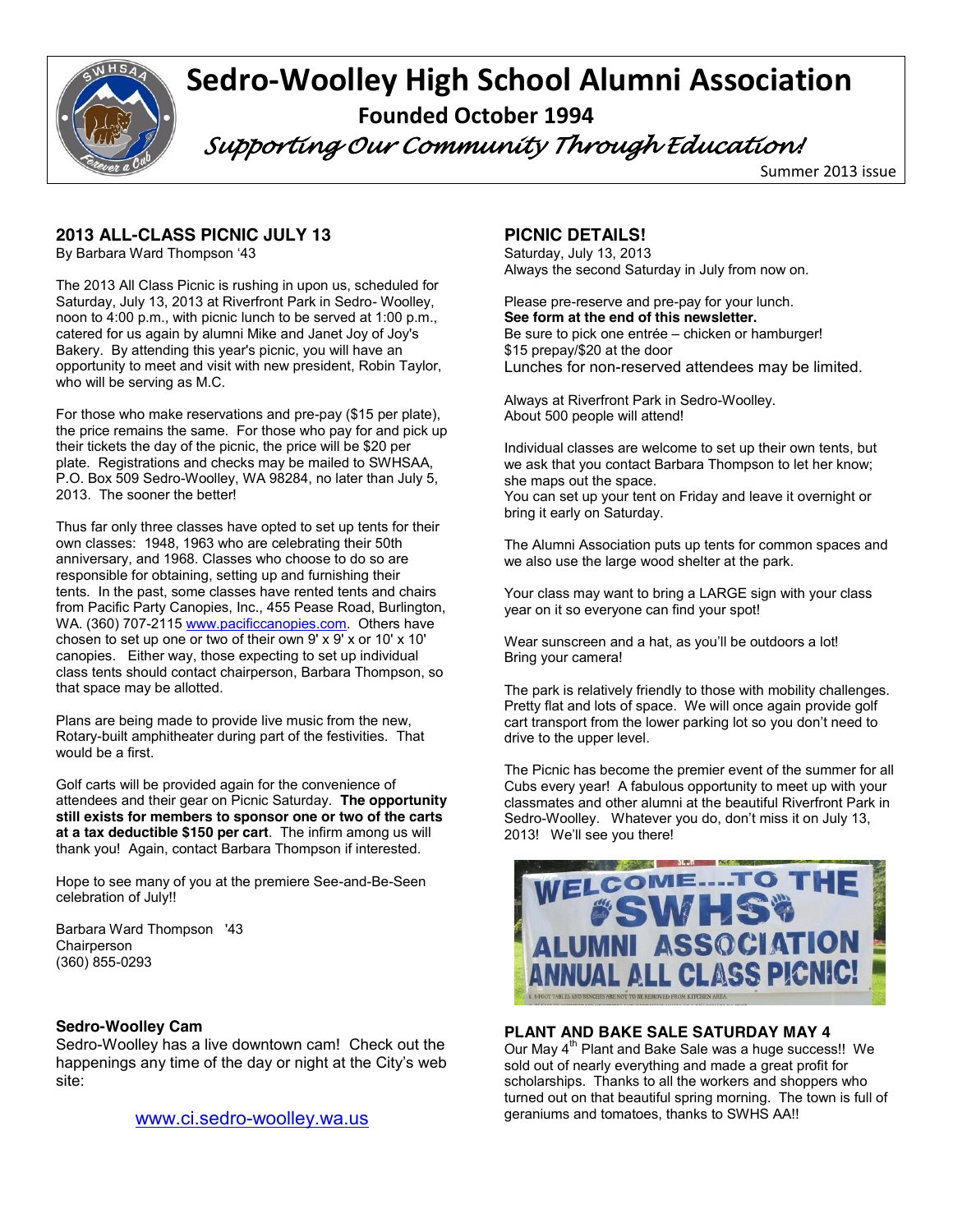# **SWHS AA SCHOLARSHIPS**

The SWHS AA awards **vocational** scholarships each year to deserving students who want to better themselves and their community. Scholarships are funded from the plant and bake sale, the class picnic, and donations/memorials.

This year's scholarship committee was comprised of **Lola Wood Ellestad, Robin Taylor, Doreen Spencer, Reidar Ytgard, and Bonna Harrison Beitler** (chair).

Students receiving SWHS AA awards for 2013, each in the amount of \$2000:

**Joseph Carlson**, Class of 2010 -Studying Law Enforcement

**Codi Rolph**, Class of 2013 –Studying Law Enforcement

**Breanne Gilbert**, Class of 2013- Studying Nursing

**Kayti Fitzgerald** , Class of 2010 -Studying Dental Hygiene

#### **CLASS OF 1971 SCHOLARSHIPS**

The class of 1971 has separate scholarship awards, but under the umbrella of the SWHS AA.

Students receiving Class of 1971 scholarship awards for 2013, each in the amount of \$2500:

#### **Academic:**

**Chelsea Seidel** (Class of 2011) – studying nursing at Washington State University – Spokane, College of Nursing.

**Kayla Overby**, Class of 2013 – plans to study chemistry at Whitman College.

**Kaelyn Roberson**, Class of 2013 – plans to study nursing at the University of Washington.

#### **Vocational:**

**Wyatt Stovall** – Class of 2013 – plans to study biology with an emphasis on wildlife and fish at Skagit Valley College.

Awards were announced and presented on June 5, 2013 at high school ceremonies.

#### **EDITOR'S NOTES**

By Judy Johnson, '71

Our oldest alum, Elwood "Tres" Tresner, '30, passed away on April 21, 2013 at the age of 100. He was such a delight at last year's all-class picnic. We extend our sympathies to his family and friends.

#### **SUMMER-FALL 2013 NEWSLETTER**

The SWHS Alumni Association publishes two editions of our newsletter per year. Our intent is to provide as much updated information as possible, but you'll find even more news on our blog, web site, and Facebook page. Submit your class information any time!

This newsletter was compiled and edited by Judy Johnson, class of 1971.



# **Coming Class Events**

#### **Class of 1961**

**July 3rd Wednesday** 

Watch fireworks with **Gary Johnson** at Big Lake.

### **July 4th Thursday**

Senior Breakfast - Meet at 8:00 a.m. SW Senior Center Gather to watch the parade as a class at 10:00 a.m. and then meet at the Sedro-Woolley Eagles after the parade; they have a BBQ for lunch.

#### **July 5th Friday**

Eagles Party "Class of 61 Birthday Bash" Cost \$20.00 per person, \$5.00 without dinner We would like to extend an invitation to other classes To attend our Friday night "Birthday Bash" July 5<sup>th</sup> starting at 7:00 p.m. Tell your friends. They will have to be put on a list to enter The Sedro- Woolley Eagles in advance. Cost \$5.00 per person

Class of 1961 contact **John Keene** jhkeene1@msn.com

#### **Class of 1968**

The Class of 1968 will hold their 45-year reunion in conjunction with the All Class Picnic on July 13, 2013. The Class of '68 will put up a tent for class members to gather together. All classmates planning to attend should complete the SWHSAA Reservation Form and make their checks payable (\$15.00 per person) to the same.

#### **Class of 1971**

Coffee hour on the last Tuesday of every month, where we visit and catch up on the latest news. Pot luck dinner at the July gathering to celebrate our  $60<sup>th</sup>$  birthdays.

#### **Class of 1973**

SWHS Class of '73 will celebrate a 40-year reunion at Skagit Valley Gardens in Mount Vernon on Saturday, July 6, 2013. Also an entry in the July  $4<sup>th</sup>$  Loggerodeo Parade. Please contact **Sally Thompson Rauch** for more information: sallyrauch@hotmail.com.

#### **Class of 2003**

The Class of 2003 will hold their 10-year reunion on Friday, July  $5<sup>th</sup>$  and Saturday, July  $6<sup>th</sup>$ . The Friday mixer is at Eagle Haven Winery and the Saturday "main event" is at the SW Eagles Club. Sunday morning, July  $7<sup>th</sup>$ , a pot luck brunch is planned. Class of 2003 will also have a float in the Loggerodeo Parade on July  $4<sup>th</sup>$ .

#### Purchase tickets now at http://www.timwrightdesigns.com/reunion/

And submit post-grad photos by June  $13<sup>th</sup>$  for the slide show. This and much more information is on the web site referenced above!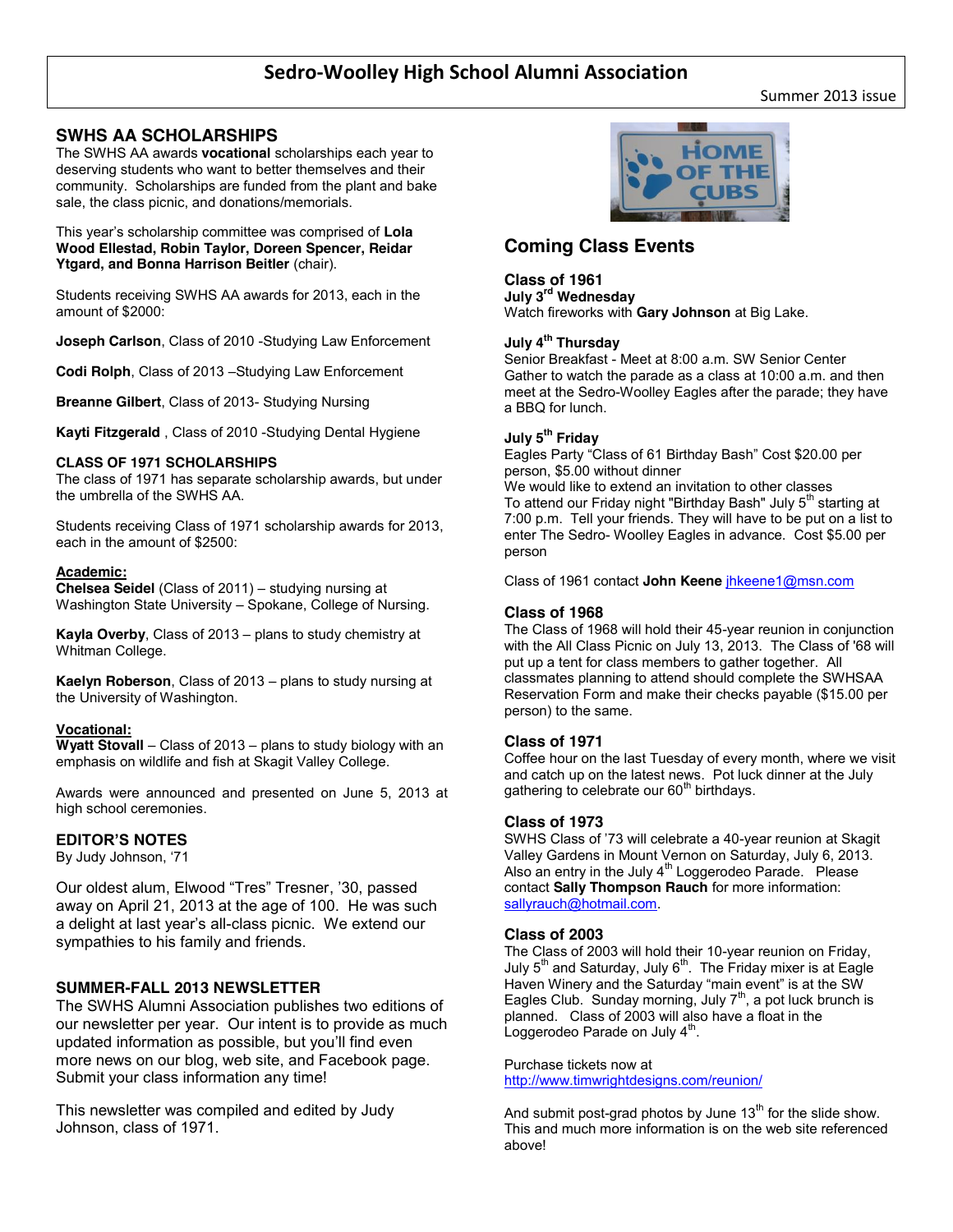# *Please* **fill out all forms you are sending in as completely as possible. Our bookkeeper will thank you!**

# **RESERVATION FORM FOR SWHS ALUMNI ASSOCIATION ANNUAL ALL-CLASS PICNIC July 13, 2013—SEDRO-WOOLLEY RIVERFRONT PARK**

|                                                                                                                                                                                              | PHONE #: EMAIL ADDRESS: EMAIL ADDRESS:                                                                                                                                                                                                                                                                         |                 |            |                                                                                                               |                  |  |
|----------------------------------------------------------------------------------------------------------------------------------------------------------------------------------------------|----------------------------------------------------------------------------------------------------------------------------------------------------------------------------------------------------------------------------------------------------------------------------------------------------------------|-----------------|------------|---------------------------------------------------------------------------------------------------------------|------------------|--|
|                                                                                                                                                                                              | NO. ATTENDING:____________________CHECK AMOUNT (\$15.00 per person):________________________________                                                                                                                                                                                                           |                 |            |                                                                                                               |                  |  |
|                                                                                                                                                                                              | CHICKEN: CHICKEN: CHICKEN: CHICKEN: CHICKEN: CHICKEN:                                                                                                                                                                                                                                                          |                 |            |                                                                                                               |                  |  |
|                                                                                                                                                                                              | Please make check payable to SWHSAA and mail in enclosed envelope. Registration deadline is 7/1/2013. If<br>reserving under more than one name, please specify. You MUST pre-register and pay in advance to join in the<br>catered lunch, provided by Joy's SW Bakery. Registrations paid after deadline: \$20 |                 |            |                                                                                                               |                  |  |
| <b>CUT HERE</b>                                                                                                                                                                              |                                                                                                                                                                                                                                                                                                                | <b>CUT HERE</b> |            | <b>CUT HERE</b>                                                                                               |                  |  |
|                                                                                                                                                                                              | Sedro-Woolley High School Alumni Association Membership/Donation Form                                                                                                                                                                                                                                          |                 |            |                                                                                                               |                  |  |
|                                                                                                                                                                                              | Last                                                                                                                                                                                                                                                                                                           | First           | Middle     | Maiden                                                                                                        | Nickname         |  |
|                                                                                                                                                                                              | Street                                                                                                                                                                                                                                                                                                         |                 | City/State | Phone: All and the state of the state of the state of the state of the state of the state of the state of the | Zip              |  |
| Spouse Name: ______<br>First                                                                                                                                                                 | Middle                                                                                                                                                                                                                                                                                                         | Last            | Maiden     |                                                                                                               | Graduation Year: |  |
| Annual Membership Dues, \$10: \$______ Paying for years (circle): _2013 2014 2015 Life Membership, \$100: \$______________________________<br>(Lifetime membership card will be sent to you) |                                                                                                                                                                                                                                                                                                                |                 |            |                                                                                                               |                  |  |
|                                                                                                                                                                                              | Memorial \$ _________ Anniversary: \$ ________ Birthday: \$ _________ Other: \$ __________ Donation: \$ __________                                                                                                                                                                                             |                 |            |                                                                                                               |                  |  |
|                                                                                                                                                                                              | First                                                                                                                                                                                                                                                                                                          | Middle          | Last       | Maiden                                                                                                        | Class of         |  |
|                                                                                                                                                                                              |                                                                                                                                                                                                                                                                                                                |                 |            |                                                                                                               |                  |  |
| Their mailing address:                                                                                                                                                                       | (Acknowledgement will not be sent without an address) Street                                                                                                                                                                                                                                                   |                 | City/State |                                                                                                               | Zip              |  |
|                                                                                                                                                                                              |                                                                                                                                                                                                                                                                                                                |                 |            |                                                                                                               |                  |  |

**The Sedro-Woolley High School Alumni Association uses membership dues for the operating expenses of the organization. Memorials and Donations go directly to the scholarship program funds.** *Thank you for your support!!!*